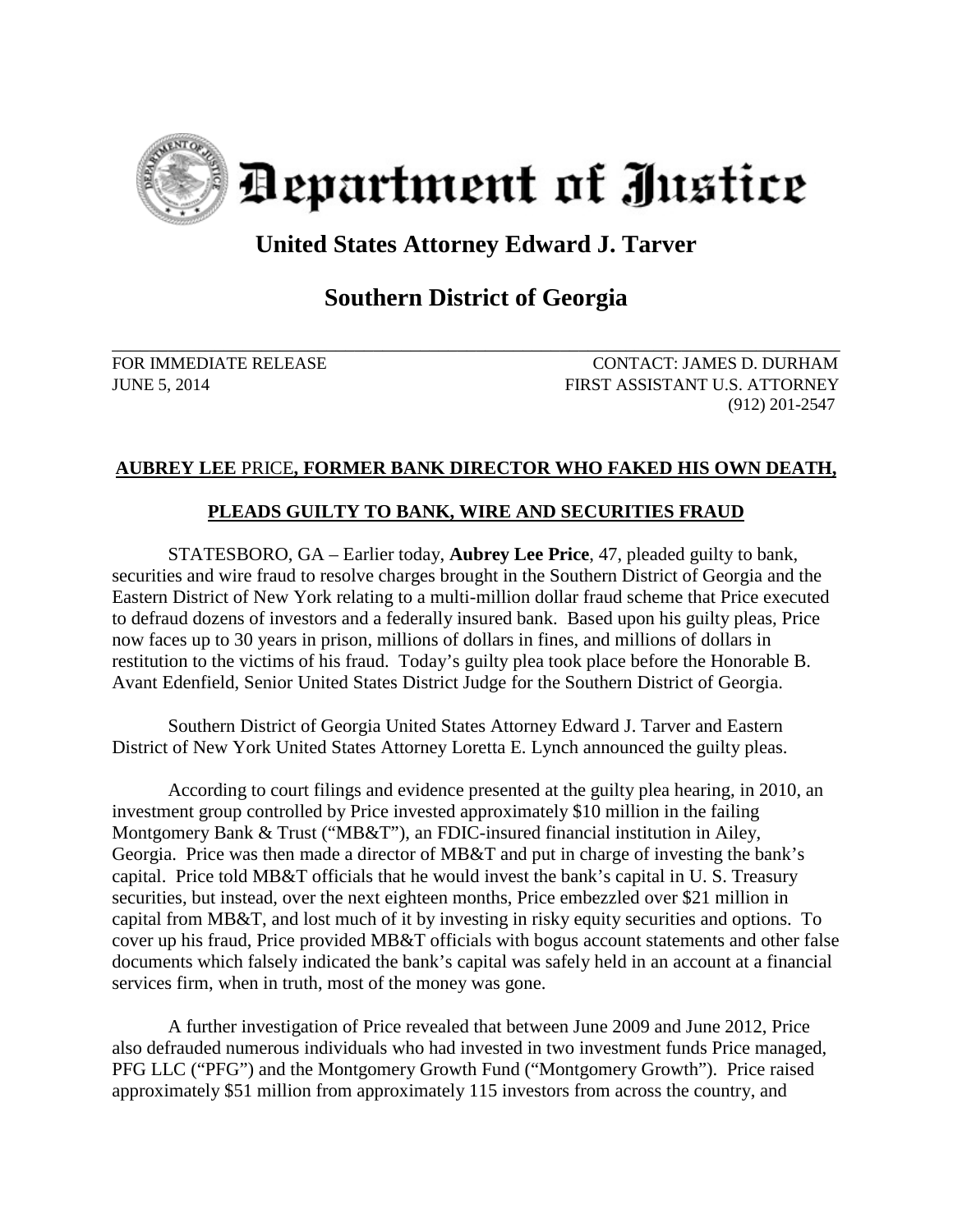unsuccessfully invested funds in various equity securities, options, and real estate, including farms in South America. To cover up his losses, Price posted fake account statements on a secure PFG web site that fraudulently reflected fictitious assets and fabricated investment returns.

In mid-June 2012, Price sent acquaintances "suicide letters" in which he admitted he had defrauded MB&T Bank and his PFG investors, and suggested that he planned to kill himself by throwing himself off a high-speed ferry boat after it left the coast of Florida. As a result of the suicide claim, the United States Coast Guard searched to no avail for Price's body. Shortly after sending the letters, Price disappeared. After a several-month search, on December 31, 2013, Price was arrested after he presented a false identification to a member of the Glynn County Georgia Sheriff's Department office during a routine traffic stop in Brunswick, Georgia.

U. S. Attorneys Tarver and Lynch credited the Federal Bureau of Investigation (FBI) in Georgia, under the direction of Special Agent in Charge Britt Johnson, and in New York, under the direction of Assistant Director in Charge George Venizelos, with the investigation leading to today's guilty pleas. They also thanked the United States Attorney's Office for the Southern District of Florida; the United States Attorney's Office for the Northern District of Georgia; the Securities and Exchange Commission (SEC), Atlanta Regional Office; the Federal Deposit Insurance Corporation (FDIC); the Federal Reserve Board; the Office of Inspector General; the United States Coast Guard; the United States Department of Labor; the Lowndes County Georgia Sheriff's Department; the Glynn County Georgia Sheriff's Department; the Toombs County Georgia Sheriff's Department; and the Marion County Florida Sheriff's Department for their cooperation and assistance in the investigation and prosecution of Price.

The Government is represented by Assistant United States Attorneys Brian T. Rafferty, T. Shane Mayes, and First Assistant United States Attorney James D. Durham of the U. S. Attorney's Office for the Southern District of Georgia, and Assistant United States Attorneys Shannon C. Jones and Brian Morris of the U. S. Attorney's Office for the Eastern District of New York.

 This prosecution was the result of efforts by President Barack Obama's Financial Fraud Enforcement Task Force (FFETF), which was created in November 2009 to wage an aggressive, coordinated, and proactive effort to investigate and prosecute financial crimes. With more than 20 federal agencies, 94 U. S. Attorneys' Offices, and state and local partners, it's the broadest coalition of law enforcement, investigatory, and regulatory agencies ever assembled to combat fraud. Since its formation, the task force has made great strides in facilitating increased investigation and prosecution of financial crimes; enhancing coordination and cooperation among federal, state, and local authorities; addressing discrimination in the lending and financial markets; and conducting outreach to the public, victims, financial institutions, and other organizations. Over the past three fiscal years, the Justice Department has filed more than 10,000 financial fraud cases against nearly 15,000 defendants. For more information on the task force, visit [http://www.StopFraud.gov.](http://www.stopfraud.gov/)